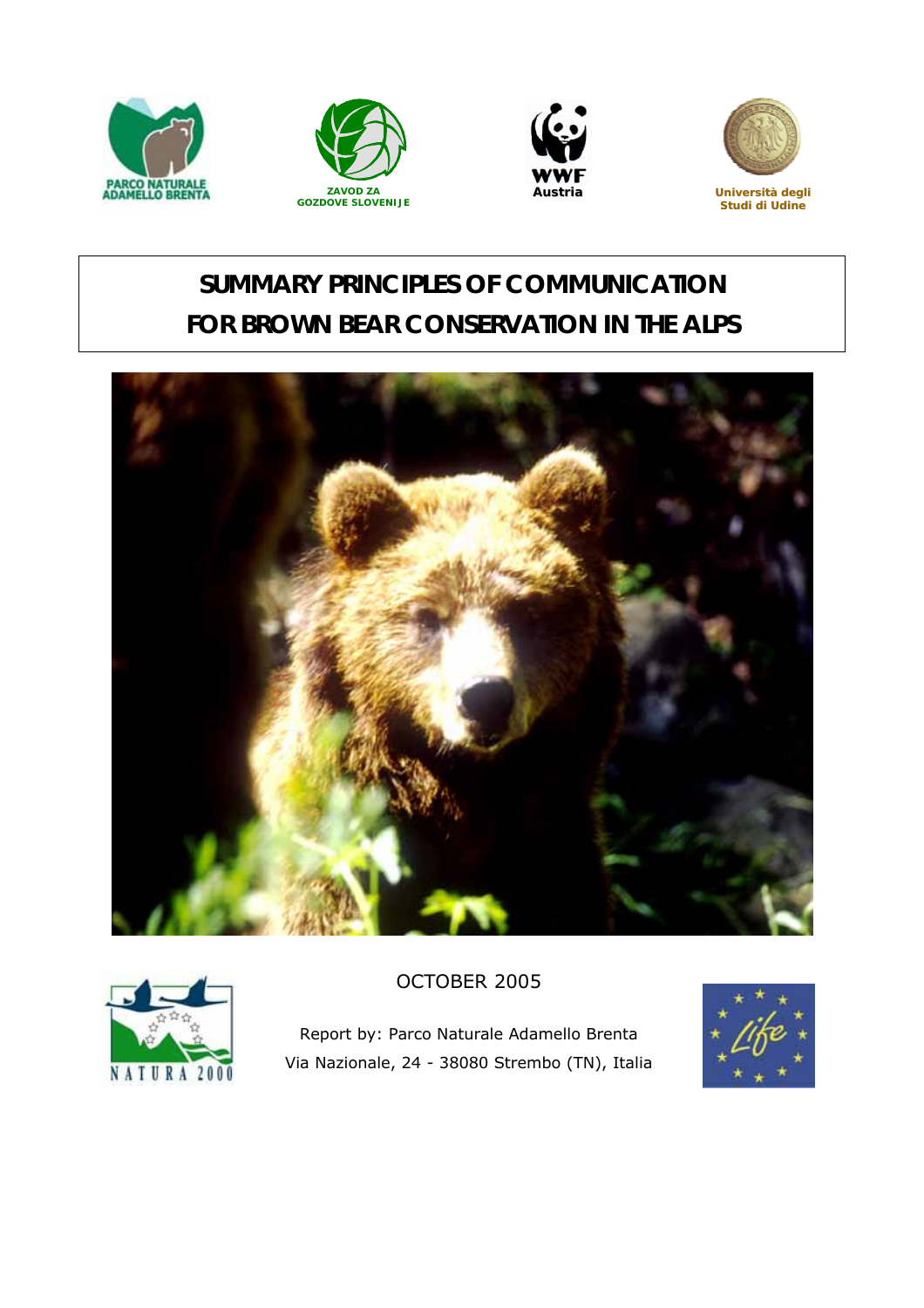# **SUMMARY PRINCIPLES OF COMMUNICATION FOR BROWN BEAR CONSERVATION IN THE ALPS**

This document represents the fulfilment of ACTION A.3 (*Characterization of communication principles in individual bears' expansion areas*) of the project, cofinanced by European Union in the framework of LIFE Nature program, named:



**LIFE Nature CO-OP PROJECT "Principles for the establishment of an Alpine brown bear metapopulation" LIFE2003NAT/CP/IT/000003** 



*With the collaboration of:*



Edoardo Lattuada Andrea Mustoni Filippo Zibordi **Parco Naturale Adamello Brenta** 



Marko Jonozovic Miha Marence **Slovenia Forest Service** 



Beate Striebel Norbert Gerstl Georg Rauer **WWF Austria** 



**Studi di Udine**

Stefano Filacorda Giorgio Marchesini Antonella Stravisi **Dipartimento di Scienze Animali Università degli Studi di Udine** 

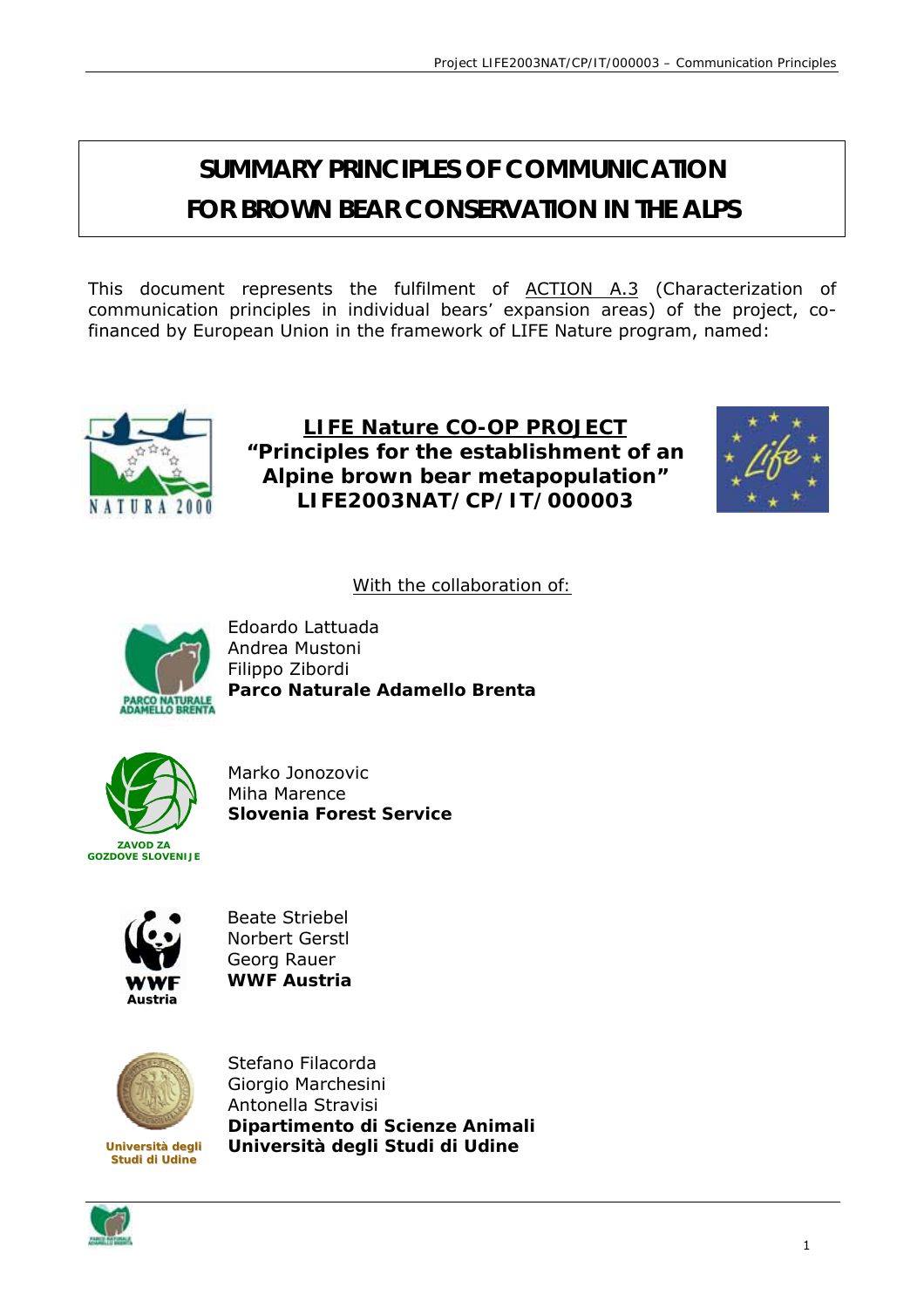# **INDEX**

| $\mathbf{1}$     |       |  |
|------------------|-------|--|
| $\mathbf{2}$     |       |  |
| 3                |       |  |
| $\boldsymbol{4}$ |       |  |
|                  | 4.1   |  |
|                  | 4.2   |  |
|                  | 4.3   |  |
|                  | 4.3.1 |  |
|                  | 4.3.2 |  |
| 5                |       |  |
|                  | 5.1   |  |
|                  | 5.2   |  |
|                  | 5.3   |  |
|                  | 5.3.1 |  |
|                  | 5.3.2 |  |
| 6                |       |  |
|                  | 6.1   |  |
|                  | 6.2   |  |
|                  | 6.3   |  |
|                  | 6.3.1 |  |
|                  | 6.3.2 |  |
| 7                |       |  |
|                  | 7.1   |  |
|                  | 7.2   |  |
|                  | 7.3   |  |
|                  | 7.4   |  |
|                  |       |  |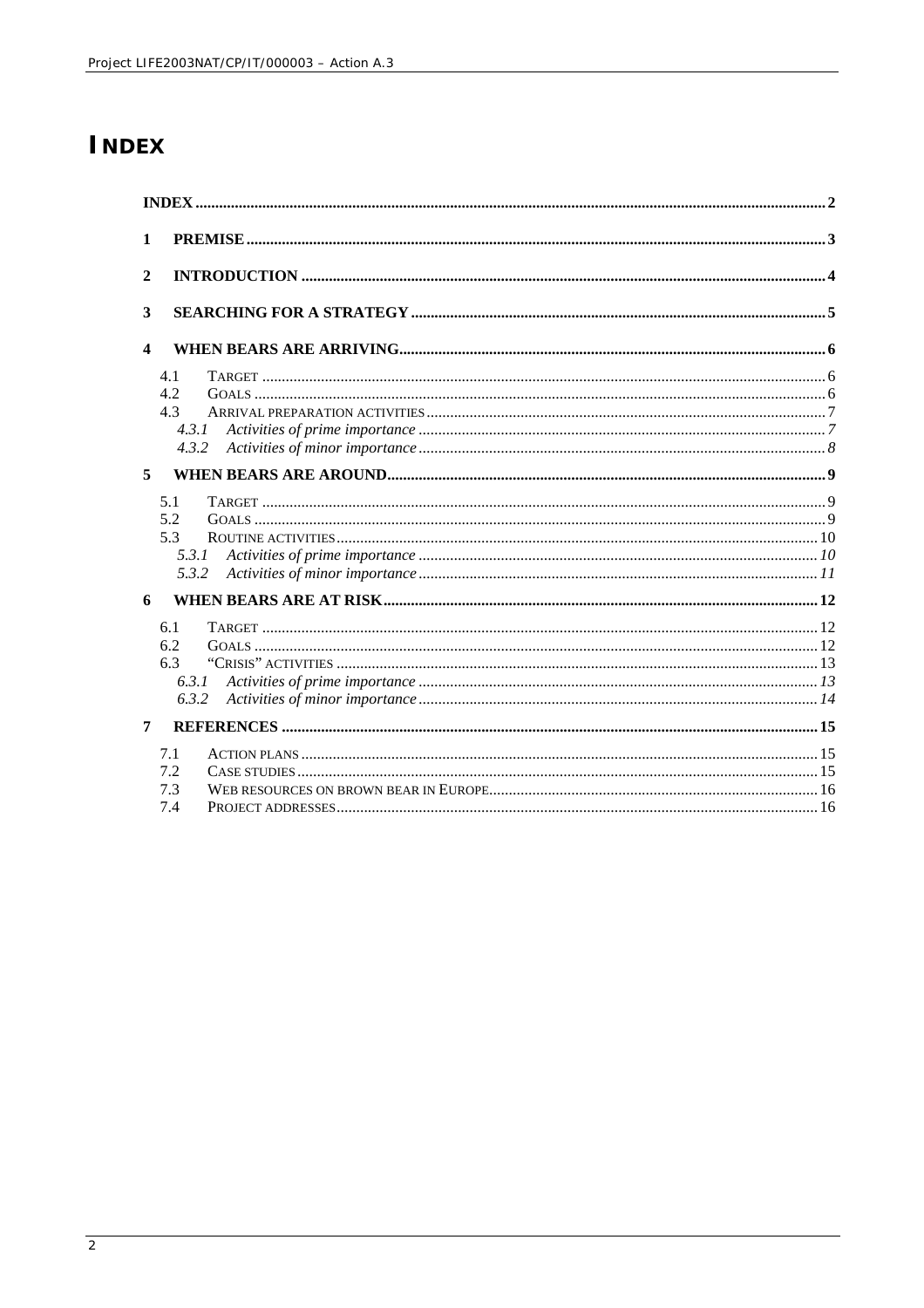# **1 PREMISE**

The following document was compiled thanks to EU contribution in the framework of a LIFE Nature Co-op project aimed at assessing the possibilities of a steady establishment of bears in Central-oriental Alps: its goal is to identify summary principles of communication to the public useful to support the establishment of an Alpine brown bear metapopulation. This report is, thus, above all addressed to all technicians operating in administrations, corporations and organizations competent from a territorial point of view. Its purpose is not to present all the actions needed to prepare brown bear arrival or to face brown bear presence, but just to outline the **communication actions useful to cope with brown bear presence**, with special reference to urgent actions needed in areas of new colonization.

A correct and successful communication strategy is, in fact, a basic requirement to promote the safeguard of expanding and/or exploring bears, which are the essential elements to ensure contacts between bear populations of Italy, Austria and Slovenia and to support in this way the creation of a metapopulation on the Alps. Moreover, a correct communication is a basic requirement for the general objectives of species conservation at European level.

In case of bear presence in new settlement territorial conditions, the principles here outlined should serve as a reference for the administrators of the interested areas in order to facilitate the necessary public relations. In areas where the species is already settled, or even where it occurs sporadically, these principles should serve as a support to better plan an efficient communication strategy for brown bear conservation.

The aim of this report is to be useful to favour coexistence between men and bears, but the hope is that what is here outlined may be of help also to cope with the presence of other Alpine large carnivores, such as wolf and lynx, who usually pose analogous concerns.

The present document was compiled on behalf of argumentations shared by all partners of the present LIFE Co-op project, who have acquired experience in bear conservation and management in the last decade also thanks to LIFE projects realized in their own countries. Appropriate questionnaires have been prepared by the promoter of the project and then compiled by each partner in order to get a deep insight into the communication activities performed in each area of competence: such questionnaires have been used as a basis for the writing of chapters 4, 5 and 6. A synthesis of the different experiences and opinions has been realized for the writing of this document as a whole.

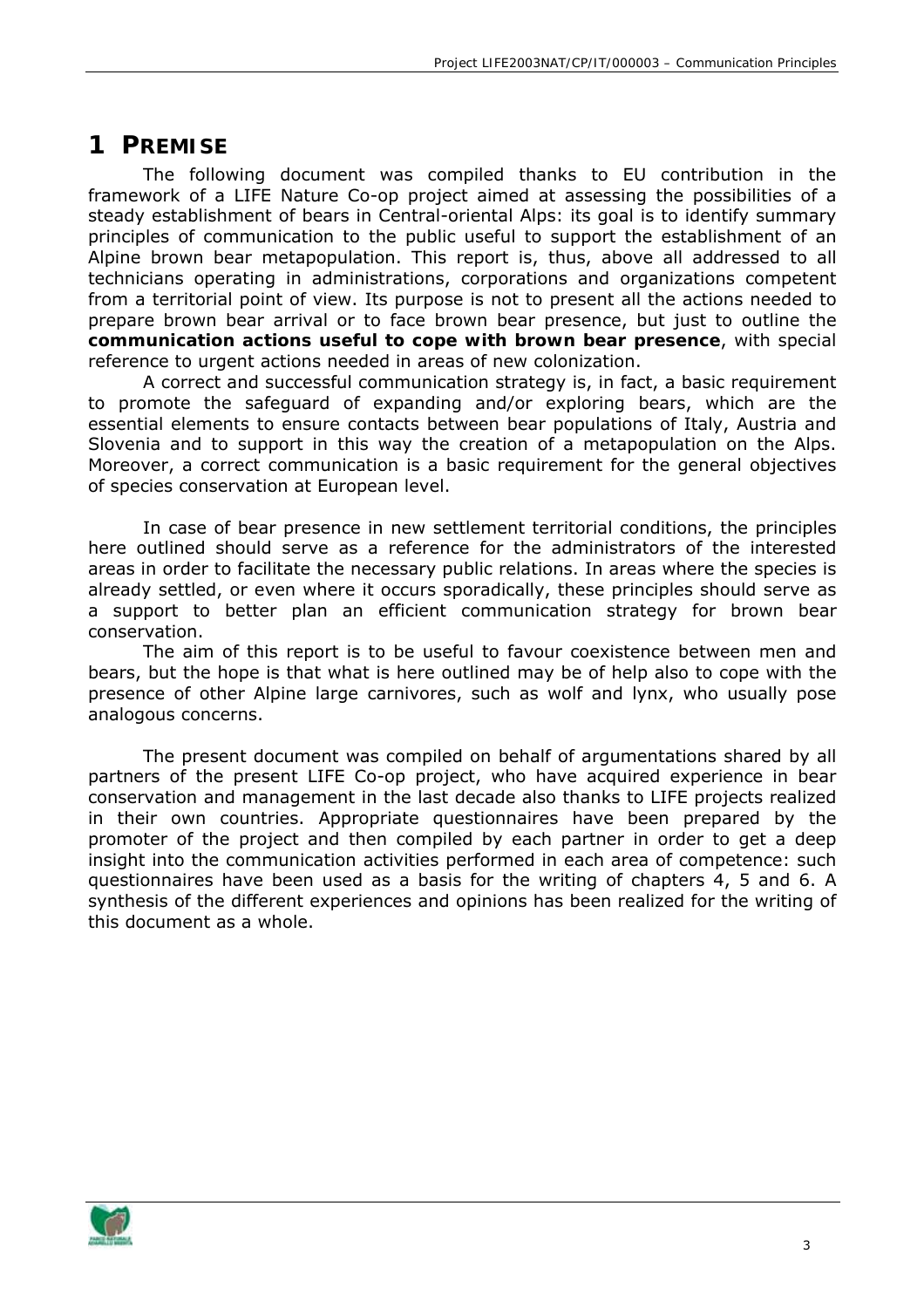# **2 INTRODUCTION**

Probably few animals in Europe have captured the imagination of people as the brown bear has. In the history of coexistence between men and bears, the species has aroused ambivalent feelings and emotions in public imagination, shifting from being considered a dangerous enemy and a threat to human supremacy on nature to becoming the symbol of wilderness, ecological harmony and the emblem of a renewed human relationship with the environment.

Prominent figure in novels, children stories and later puppies, cartoons and advertisement, bears have also been represented in legends and popular tales as a ferocious and aggressive pestilence, which had to be wiped out.

Wherever this twofold evocative potential comes from, it had - and still has the effect of a prejudicial knowledge of the species, based mostly on heard tales and wrong assumptions than on proven certainties and scientific acquisitions.

Although the change in the economy and demography of Italian, Slovenian and Austrian Alpine mountainous regions and the cultural transformation slowly altered the consciousness of nature and environment, the image of brown bear in public opinion remains often incorrect from a biological point of view.

In human populations living in bear areas, fear of bears, as well as the threat that the plantigrade poses to human interests, still influences current attitudes towards the species. These aspects of man-bear coexistence appear critical in the relationship between the two species and seem to depend more on the emotional perception of the conflict than on the real danger for people and economic loss (which, by the way, can be prevented and refunded by appropriate measures). In other words, negative attitude for bears has its roots in the attacks on humans and in the damages which in the past had, in a different socio-economic context than today, a real incidence, but has now taken on features that go well beyond the biology and ecology of the species.

For all these reasons, namely to oppose the incorrect information which often is the sole learning of public opinion, but also to promote bear acceptance in local populations and sense of responsibility, fair and objective communication on the species appears critical and essential to favour the coexistence of men and bears. Not by chance, among the 8 *"required actions by countries*" listed in the "Action plan for the conservation of the brown bear in Europe (*Ursus arctos*)" (Swenson *et al.*, 2000), two regard communication aspects such as: "*public involvement in brown bear management*" and "*public awareness, education and information*".

The extinction of bears in the Alps can be attributed to economical reasons which were magnified by cultural aspects: in the same way, whether an Alpine bear metapopulation will be restored reflects human decisions and actions, in a word human culture. The importance of communication and education thus lays in a consent as wide as possible by resident populations which is the premise on which a conservation project for brown bear has to be built.

As problems experienced with bears, and large carnivores in general, are far from unique, much can be learnt by common considerations deriving from different experiences acquired in the framework of brown bear management projects in various countries. This stands at the basis of this action of LIFE Co-op Project.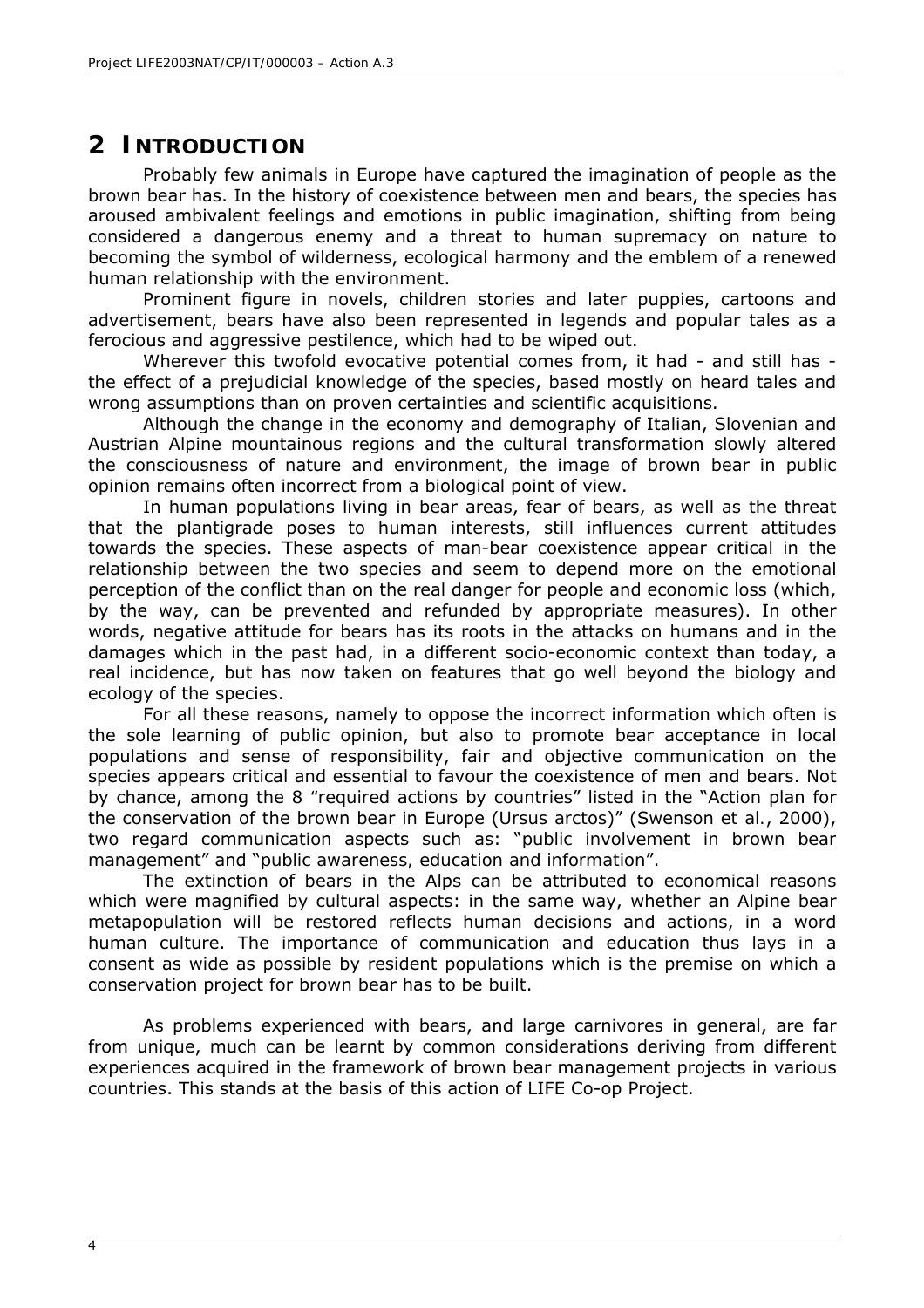## **3 SEARCHING FOR A STRATEGY**

An effective communication strategy towards bears is different for the activities which have to be carried on and for the target groups to which it has to be addressed to in relation to the moment a certain area is facing. Considering these premises, in the present document we divide the activities which have to be promoted into three phases, representing three different situations (not necessarily consequent one to the other):

- o "arrival preparation": preparation of brown bear colonization where the species is absent (for more details see also chapter **4** - **When bears are arriving**);
- o "routine": ordinary situation in areas where the species is already settled or where it occurs sporadically (for more details see also chapter **5** - **When bears are around**);
- o "crisis": extraordinary situations, during which the presence of brown bears is put at risk or when it is anyway necessary to cope with events of "excessive" public interest which can have negative impact on the species (for more details see also chapter **6** - **When bears are at risk**).

Any of the above listed phases should fall into an accurate planning, especially considering that a fundamental rule for brown bear conservation is "to leave as little space as possible to improvisation ".

In detail, before the start of any project (**first step**), it has to be created a strategic communication plan which has to be based on a specific analysis of the situation (general context, acceptance of the species, target groups and needs of the interest groups, available funds, etc.) and has to make clear which are the objectives to be reached and the means to reach them. This plan should be developed by experts in communication in synergy with wildlife managers and should foresee a set of short and long-term actions to be performed in different stages and situations of bear management.

The **second step** should be the monitoring of this strategy in order to verify if the strategy is working out and is efficient (or better: which communication action works well and which does not): a possible way of verifying this are public-opinion surveys and/or focus groups.

The **third step** should be the correction or change of inefficient strategies in a continuous feedback process.

In order to be able to give proper contents to the communication activities, in most of the cases it appears indispensable to plan and realize **scientific researches**  about the species which should be based on a structured collection and analysis of data. Only with first hand researches, performed in the area of bear presence, communication sources gain reliability and prestige: the results of such scientific researches, moreover, must constitute the essence of all the communication activities described in more detail later.

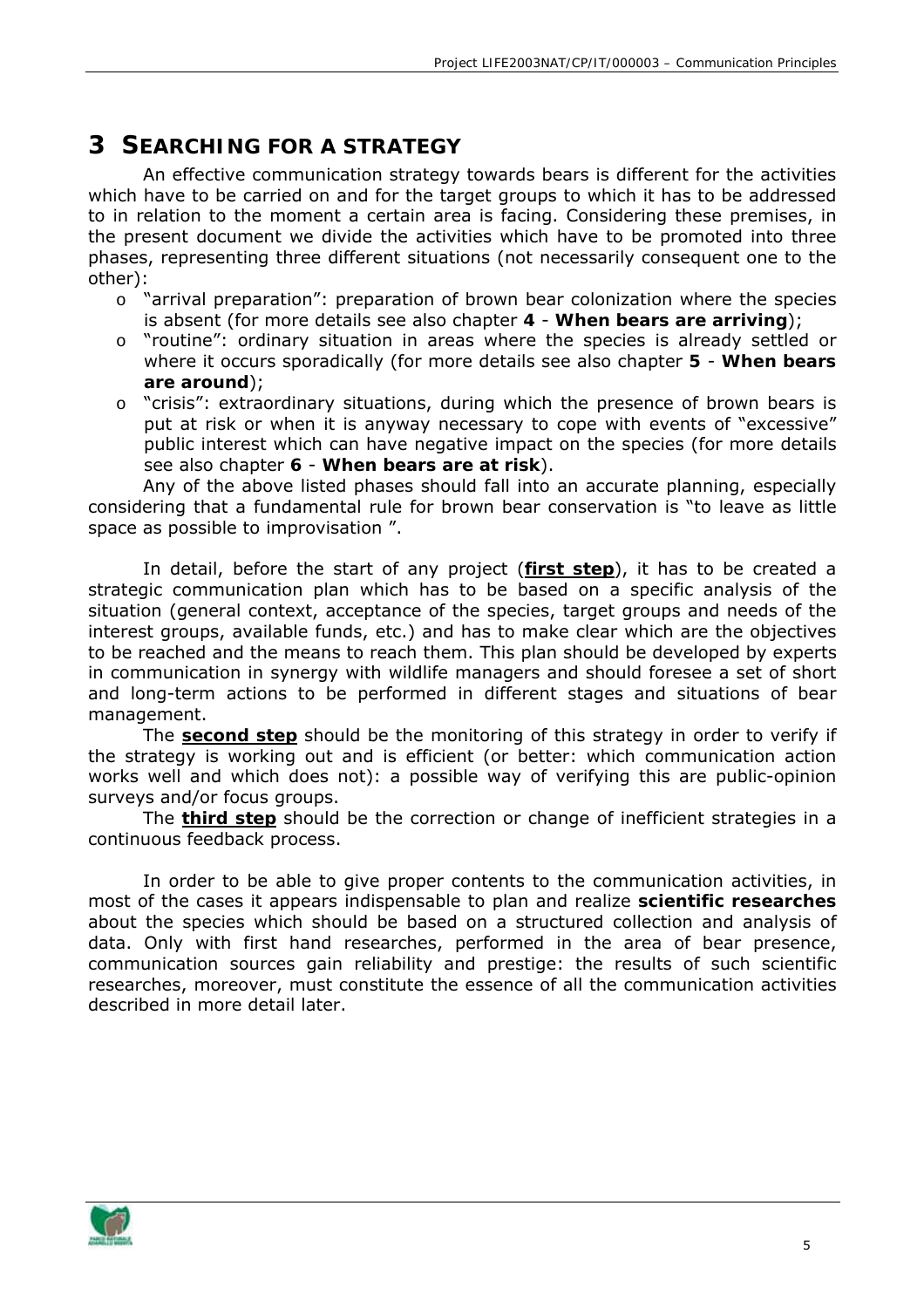### **4 WHEN BEARS ARE ARRIVING**

The activities here suggested – "arrival preparation" activities - are to be considered in the following case: **areas where brown bears are absent but where the species colonization is to be considered possible in the next future according to the Environmental Valuation Model realized in the framework of the present LIFE Co-op project** (see maps of Action A2 final document).

### **4.1 Target**

The communication strategy should be addressed to the following target groups (in order of importance):

- 1. local administrators and responsible authorities (community, district, province, park/natural reserve, etc.);
- 2. resident population;
- 3. hunters and hunting associations;
- 4. breeders, shepherds, farmers and beekeepers;
- 5. foresters, water managers and other professions working in the field;
- 6. school pupils and teachers.

#### **4.2 Goals**

Communication - focused on biological aspects as well as on the premises for the recovery of the species - should be transparent in order to give an objective portrayal of the species. It should especially aim to:

- o create understanding on the importance of the recovery of the species in the area, stressing bear ecological, cultural, economic value (e.g.: bear as a part of the ecosystem, bear value for the conservation of biodiversity, bear in the culture and tradition of the area);
- o clarify the legal status of brown bear at local, national and international level. At European level, for example, brown bear is included in Annex II of Habitats Directive (92/43 CEE) where it is referred to as "Priority species" (with asterisk), as species "for the conservation of which the Community has particular responsibility" (Art 1 of 92/43 CEE) and "for which Member States shall undertake surveillance of the conservation status" (art 11 of 92/43 CEE). In Habitats Directive, Annex IV, brown bear is also listed among the "species of community interest in need of strict protection". Brown bear is moreover a species included in Annex II ("Species of strictly protected fauna") of Bern Convention of 1979.;
- o create confidence in bear management strategies (detailing objectives, methods, etc.);
- o involve local people in bear management (e.g. creating occasions for a positive and constructive dialogue) trying to avoid that the presence of the species on the territory is perceived as superimposed;
- $\circ$  give people the instruments to deal with bears in an appropriate way, debunking rumours and false credences. In many areas, in fact, various "bizarre" behaviours are attributed to bears such as: they stand on back limbs when they are going to attack (on truth, this just indicates suspicion and insecurity); they run faster upwards than downwards, because of their shorter front limbs, so it's always better to run downhill (on truth, their limbs are equally long and they run fast anyway); they can not climb on trees, so to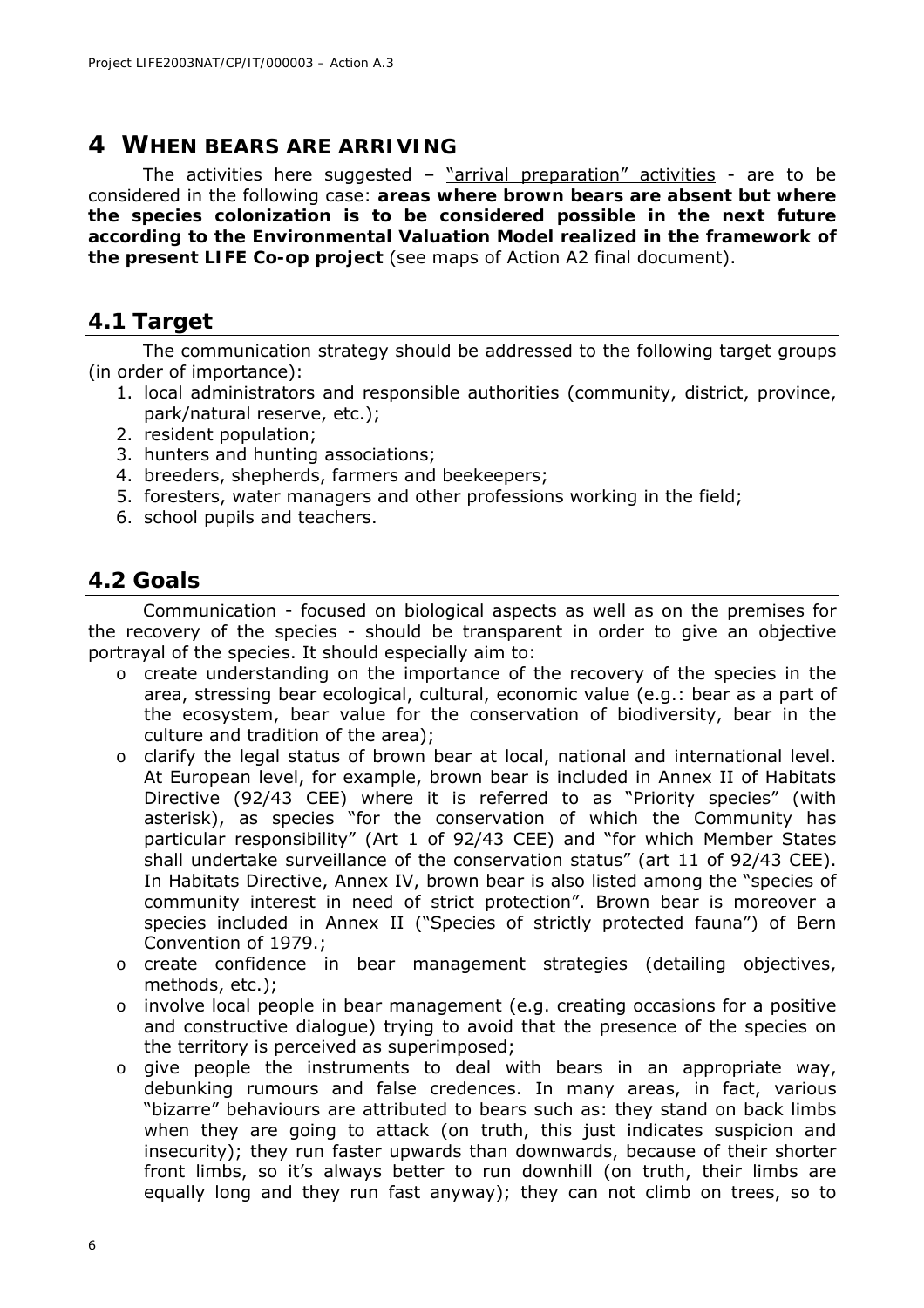escape from them it's enough to reach the top of a tree (on truth, they are good climbers). All these beliefs are misleading and can prevent social acceptance: giving reliable and true information is thus essential to prepare the arrival of the species.

#### **4.3 Arrival preparation activities**

Some of the instruments that are considered to be of use in this phase for bear conservation are listed below, subdivided into prime and minor importance activities.

#### **4.3.1Activities of prime importance**

- o Defining roles and competences. In the framework of communication activities, it appears fundamental - prior to the start of the communication itself - to define who will be in charge of each communication activity and what kind of issues will be covered by each person/administration. This is essential not to overlap between one administration and the other, with the risk of creating doubles (double leaflets, double public conferences, etc.) or contrasting information (e.g. interviews or newspaper articles giving opposite side of the matter). Defining roles and competences is a key issue also for other management activities connected with the preparation of bear arrival.
- o Coaching and training experienced personnel for field communication and contact on site. In order to be prepared to face bear presence, with particular reference to conflictual situation, it appears critical to individuate some persons as central information points for bears questions, on the example of Austrian "bear advocates". These persons have a central role in becoming a reference point for anybody asking for information on any issue regarding brown bears (as well as being an essential part of the coordination unit for bear issues).
- o Coaching and training guards and forest wardens. In order to be prepared to cope with bear presence, it appears critical to train personnel wandering in the forests for giving information and answers about: biology and ecology of the species, updated news about bear presence areas, recognition of bear signs of presence, behaviours to be followed in bear presence areas. The training and information updating should go on also in the "routine" phase, as guards and forest wardens should continue to serve as "communication tools" in the field.
- o Building up a good contact with mass media. Rumors and interpretation coming from presumed "bear experts" could be very harmful for brown bear conservation. For this reason, it appears critical to establish a direct channel of information with the media: a good way could be to set up good relationships with some journalists with a positive attitude towards the species ("bear friend journalists"). This avoids media looking for all available information, with the possibility that they use less competent or trustworthy sources ending up giving a wrong portrayal of the species.
- o Building up good contacts with political decision makers. Long-term political support is essential for brown bear conservation projects. For this reason, it is important to establish good relationships with the political sphere in order to create trust and establish a direct channel of information, which appears particularly useful in crisis situations. As political decision makers are continuously changing, these "good contacts" should always be updated and renewed.
- o Building up good contacts with experts and administrators of the areas of bear potential provenience. Great experience can be acquired from bear managers and administrators used to cope with bear presence since long time. For this reason, it

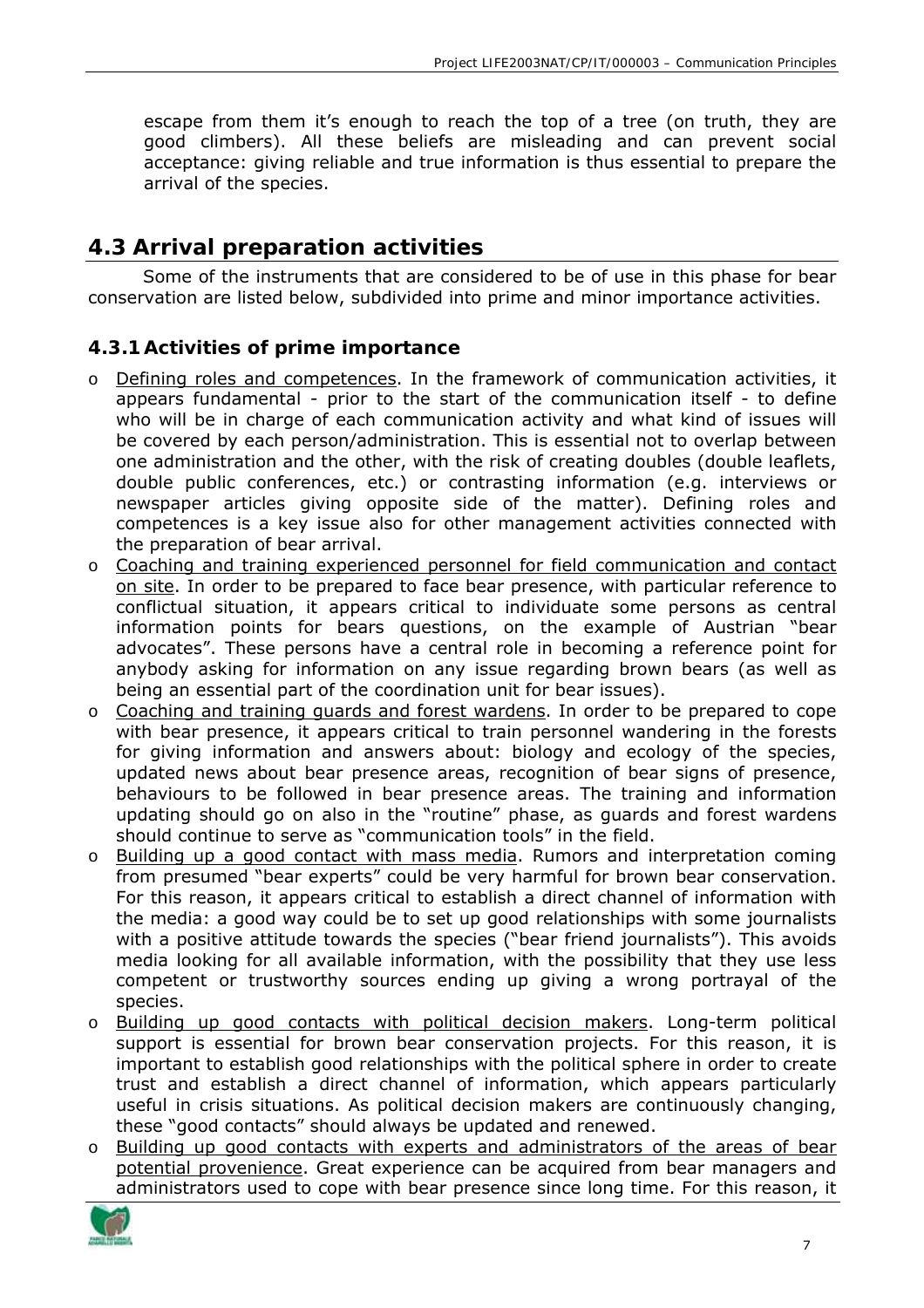is wise to seek the advice of these experts forestalling the arrival of bears («We never had a bear here before and now a bear is crossing our district: why not asking what to do to neighbour "bear-experienced" administrators?»).

- $\circ$  Brochure and leaflets. Are very useful to give standardised information as they can be widely distributed in certain areas. They appear to be particularly useful in this phase as they can prepare resident population to bear encounter explaining how to recognize bear signs of presence and which behaviours have to be followed in case of sightings. If properly organized, they can also help to disprove false theories and statements.
- o Meetings and lectures for stakeholders. A direct involvement of the most bear concerned groups (i.e. shepherds, breeders, beekeepers, farmers, etc.) appears essential in order to prepare a good acceptance for the species. Meetings with stakeholders help to pass information without intermediary and allow to dispel doubts and allay fears. In order to avoid scarce affluence to these events (many stakeholders may not be very keen on bear lectures…), incentives - i.e. presence bonus, credits, economic facilitations, buffets, gadgets, etc. - can be thought of.
- o Conferences/seminars for experts. The support of scientific community, apart from permitting to acquire knowledge and management tools, helps to get acknowledgement from local administrators and attracts the attention of the media. A conference focused on the species, with a good media coverage, may both help to set up a plan of the activities needed to well prepare bear arrival and introduce bear issue to public and politic opinion.

#### **4.3.2Activities of minor importance**

- o School lessons and educational activities. Educating the young generations is a necessary step to promote the acceptance of bears in the mid-long term and thus to favour the development of a bear Alpine metapopulation. Educational proposals for primary, secondary and high schools appear a good method to reach ultimately parents, helping to create acceptance of the species.
- o Exhibitions and/or special events. They may also be considered for preparing the arrival of the species, as they permit to spread information about cultural and biological value, as well as about critical issues. Bear focused theatre shows, contests, fairs, etc. (if properly organized and publicized), attract lots of people and, apart from amusing, may help to debunk false credences and pass some kind of cultural information.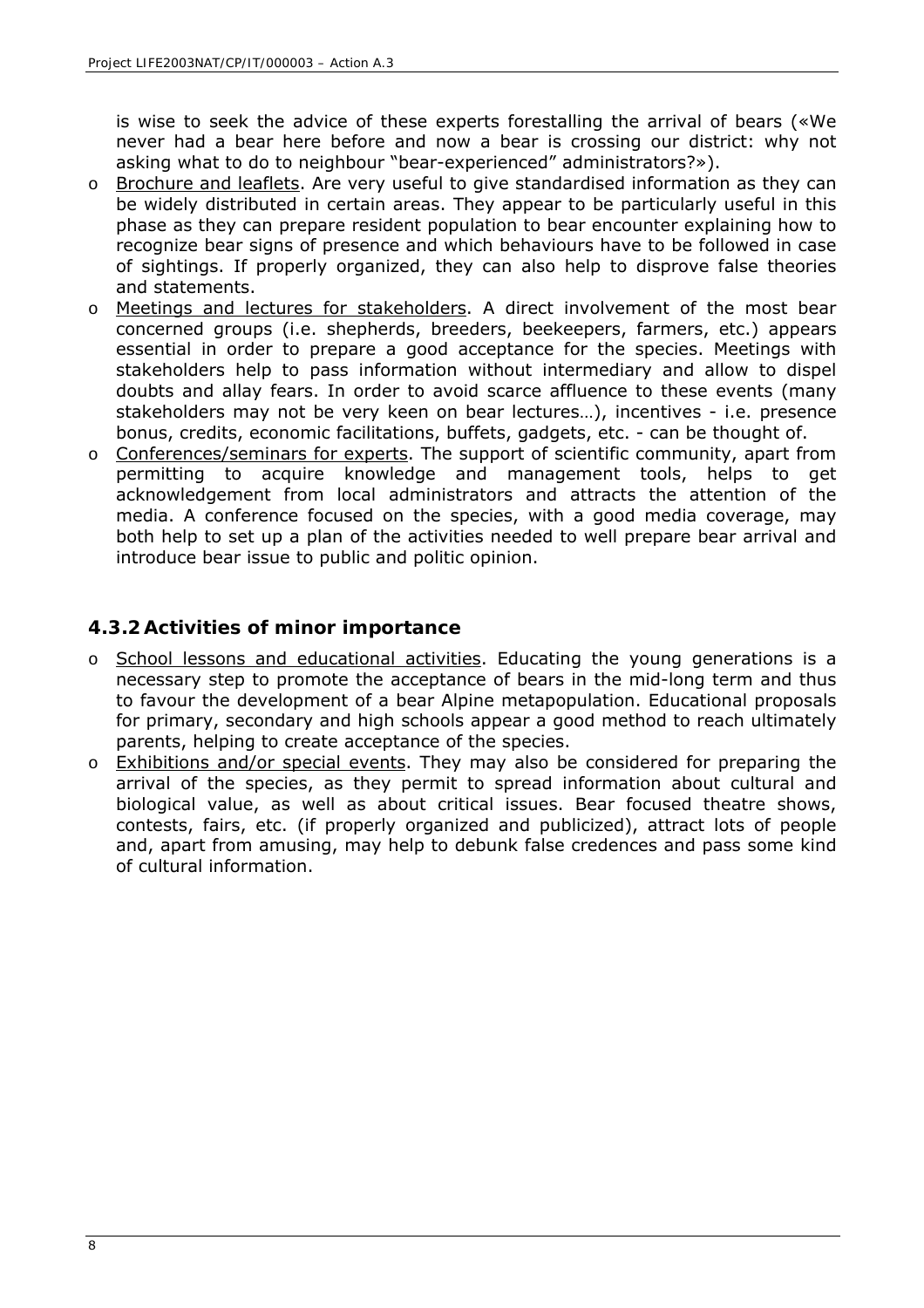# **5 WHEN BEARS ARE AROUND**

The activities here suggested  $-$  "routine" activities - are to be considered in the following case: **areas where brown bears are present, with any consistency, either in a stable or in a sporadic way**. See the attached map, deriving from the Environmental Valuation Model realized in the framework of the present LIFE Co-op project (see maps of Action A2 final document), for details.

## **5.1 Target**

The communication strategy should be addressed to the following target groups (in order of importance):

- 1. resident population;
- 2. hunting associations and hunters;
- 3. breeders, shepherds, farmers and beekeepers;
- 4. foresters, water managers and other professions working in the field;
- 5. school pupils and teachers;
- 6. tourists;
- 7. scientific community;
- 8. NGOs and local associations.

#### **5.2 Goals**

As credences are hard to die, the same effort of the "arrival preparation" phase must be carried on in order to discard rumours, beliefs and false convictions. Moreover, communication should be reliable, transparent and updated on the events occurring and on the aims, successes and failures of the project of conservation.

Conflicts caused by bears should not be hidden or denied, but fairly expressed along with possible solutions and compromises needed to avoid, prevent and mitigate them.

Results of scientific researches carried on must be, especially but not exclusively in this phase, the core of the communication as they can give unequivocal and definite data about the species, helping to eradicate emotivity and misbelieves. In case researches cannot be carried on, for the scarce number of bears present or for any other reason, a standardised data filing must be set up: this will anyway be of use for communication activities.

Apart from the goals indicated for the "arrival phase", which keep their intrinsic importance also in this phase, communication at this step should especially aim to:

- $\circ$  improve the dialogue with residents and stakeholders, whose attitude may shift easily from one side to the other;
- o keep acceptance level high;
- o give detailed information about occurring events.

An additional danger to cope with is the excessive interest that the species, thanks to its intrinsic features, arouse in public opinion, mass media and political sphere. Most of the times, in fact, disproportional attention of the public towards brown bears can trigger a harmful process leading to an instrumental exploitation of the species, which may become an issue to raise audience figures (in a purpose-built polemic between bear supporters and bear opponents) or to get more votes at elections (in the contest between pro and against bear political parties).

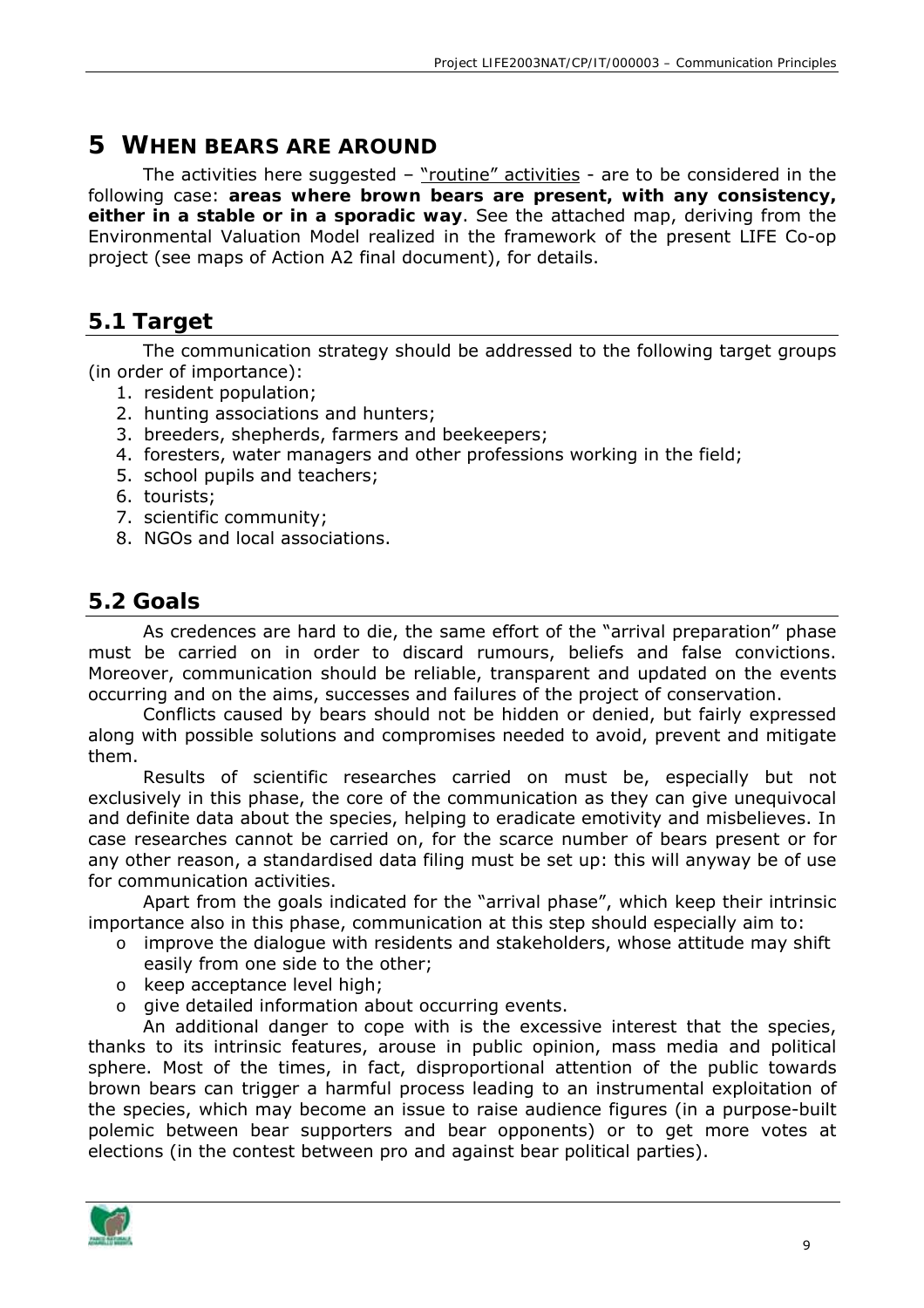# **5.3 Routine activities**

Some of the instruments that are considered to be of use in this phase for bear conservation are listed below, subdivided into prime and minor importance activities.

#### **5.3.1Activities of prime importance**

- o Publicity of damage refunds and prevention measures which are activated on the territory. This action obviously requires the presence of already existing legislation for damage prevention and compensation, which is not here considered as it goes beyond the objectives of the present document. The fulfillment of this activity implies the realization of leaflets, concerning damage refunds and prevention measures, to be distributed to interest groups (i.e. potentially damaged categories). Appropriate meetings with interest groups should divulge any news about damage compensation methods. A tight and constant relationship with the heads of interest groups must be always searched for in order to keep them informed about ongoing situation, projects and progress and, vice versa, to be informed about brown bear perception by interest group. This last thing appears crucial to intervene before the "crisis".
- o Bear telephone lines. A committed telephone line for bear problems, emergencies, doubts and signallings for the public is a good way to create a sense of trust and can offer help in many different occasions. A bear hotline for rapid consulting of experts and authorities can also be thought about: it appears highly important in "crisis" situations. A bear hotline for proper and well known use can be attached to other numbers used from public in crisis situations, like police or emergency center number.
- o Information on the media. Exploiting "bear friend journalists" (see "arrival preparation" phase) helps to achieve the goals above mentioned. In fact, a periodic writing and publishing on local media (newspapers, magazines, but also radio and TV) of articles concerning the ongoing situation, projects and progress, as well as updated news about bears, can be very useful to involve local population on bear issues and not to let them feel something is being hidden, with a consequent risk for bear acceptance. In particular, newspaper articles appear fundamental to cope with major events (positive or negative events): it is more profitable to anticipate, with press conferences or releases, the spreading of the news in order to manage it instead of passively be subjected to journalists' view of the facts (newspaper are often looking for scoops). On the other hand, a newsletter or magazine articles (especially if addressed to potentially involved social categories) seem more appropriate for routine updating of the situation and can help creating a group of support.
- o School lessons and educational activities. Involving and training young generations appears a definite way of ameliorating public opinion in the long term as this permits not only to create a set of knowledge about the species in school pupils, but can also be useful to reach parents of school students and thus a part of resident population. Of course, trained educational staff should realize all didactic activities: these should be focused not only on biological and ecological aspects, but also on local traditions and culture. A "bear educated" kid easily will be an adult supporting bear conservation.
- o Public lectures, informative meetings, conferences and courses. As the information and updatings are directly passed by trained experts to the public (without any intermediary, as happens with newspapers and radio-TV), lectures, meetings and conferences should be carried-on on a regular basis. The possibility of organizing specific courses and/or seminars addressed to different targets should be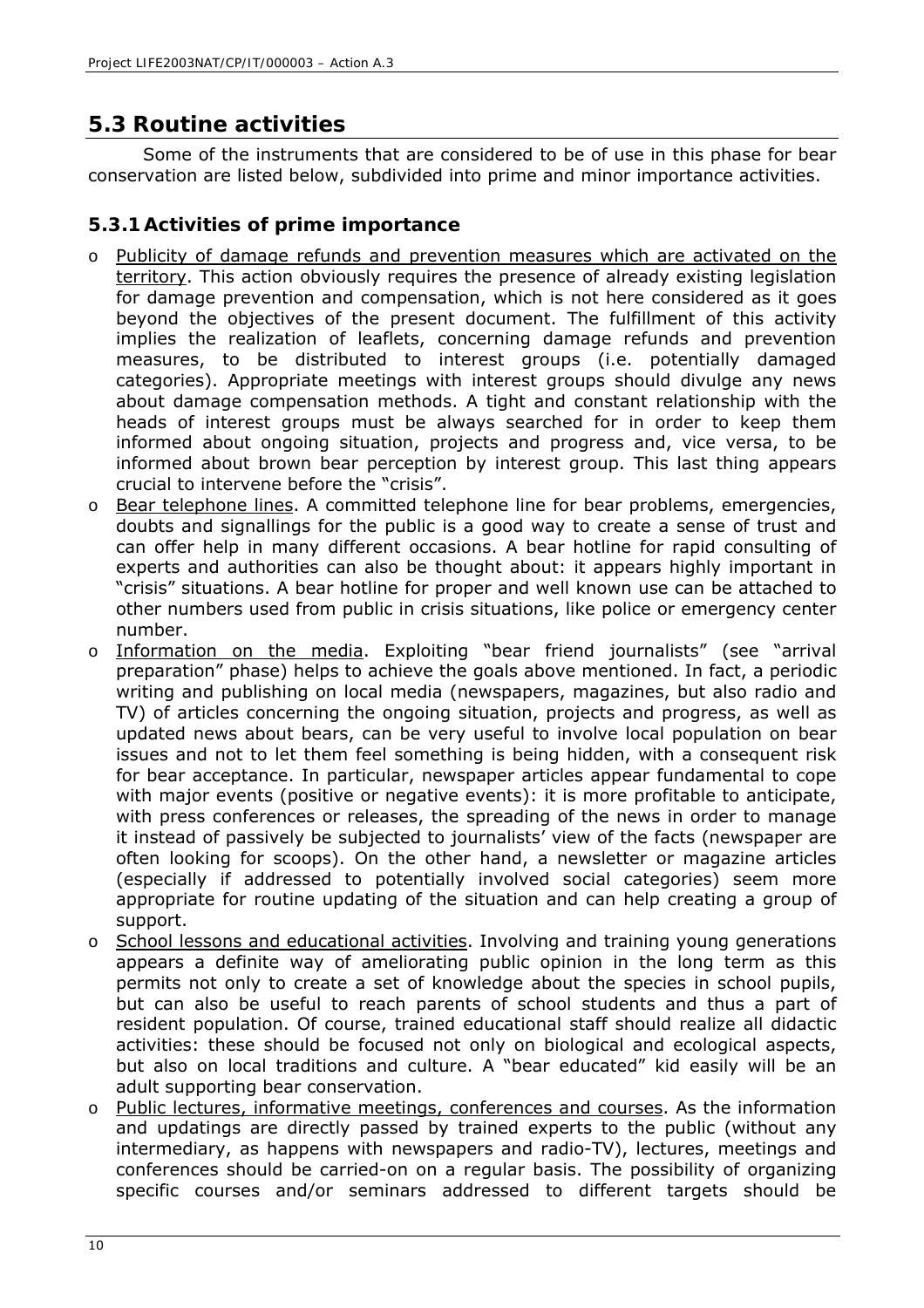considered in order to increase the knowledge, acceptance and involvement toward the species. To avoid the risk of low participation or scarce comprehension in meetings addressed to potentially problematic social categories, the involvement of a mediator-facilitator (i.e. a person belonging to the same social category, previously prepared on bear issues and thus on bear's side) is advisable: a shepherd would hardly be receptive towards a bear expert, but he would definitely pay attention to a delegate of the local shepherd association talking about bears.

 $\circ$  Texts, pamphlets. Although they have the limit that they cannot be widespread as other informative media because they are usually read only by deeply interested people, they represent a further medium to introduce the issue of bear conservation and can give effective answers to many topics. Examples of issues that can be covered by such monographs are: general information about biology and ecology of the species, scientific researches carried on in the area, bear presumed danger.

#### **5.3.2Activities of minor importance**

- o Video documentaries. According to the available energies and funds, this communicative option appears very useful for many purposes such as school lessons and TV broadcasts. Broadcastings on wide audience TV channels may permit to acquire authority and thus strengthen bear management choices.
- o Exhibitions, stands, museums, fairs. The realization of informative centers, as well as the organization of special events (as long as they are not only advertising events but aim also to divulge some biological contents), can be considered a good tool to involve people, arousing much interest and usually stimulating a positive attitude towards bears. Adequate publicity (at local level) and eventually good media coverage (on a wider level) are fundamental.
- o Web site. Although Internet hardly represents a crucial information tool for resident populations - as it usually does not affect potentially problematic social categories and is not so widespread as communication tool among the Alpine populations - it may create support and involvement for bear conservation. Web pages should be periodically updated and available also in English as Internet can be widely used by foreign bear supporters, tourists and maybe also experts for updatings.
- o Guided excursions and tours, informative boards. These communicative options are of particular value to involve tourists (residents hardly participate to guided excursions in the area where they live), passing information at a deeper level as they take place inside bear habitat. The presence of expert guides appears of particular importance as this allows participants to get answers to specific doubts or worries. Although tourists are usually just a "minor" category in respect to residents (see paragraph 5.1), having them on bear's side may help to convince also tour operators and, in touristic areas, part of the residents.
- o Informative gadgets. Again addressed particularly to tourists, the selling of gadgets, if joined with leaflets, can give information and raise positive attitudes towards the species.

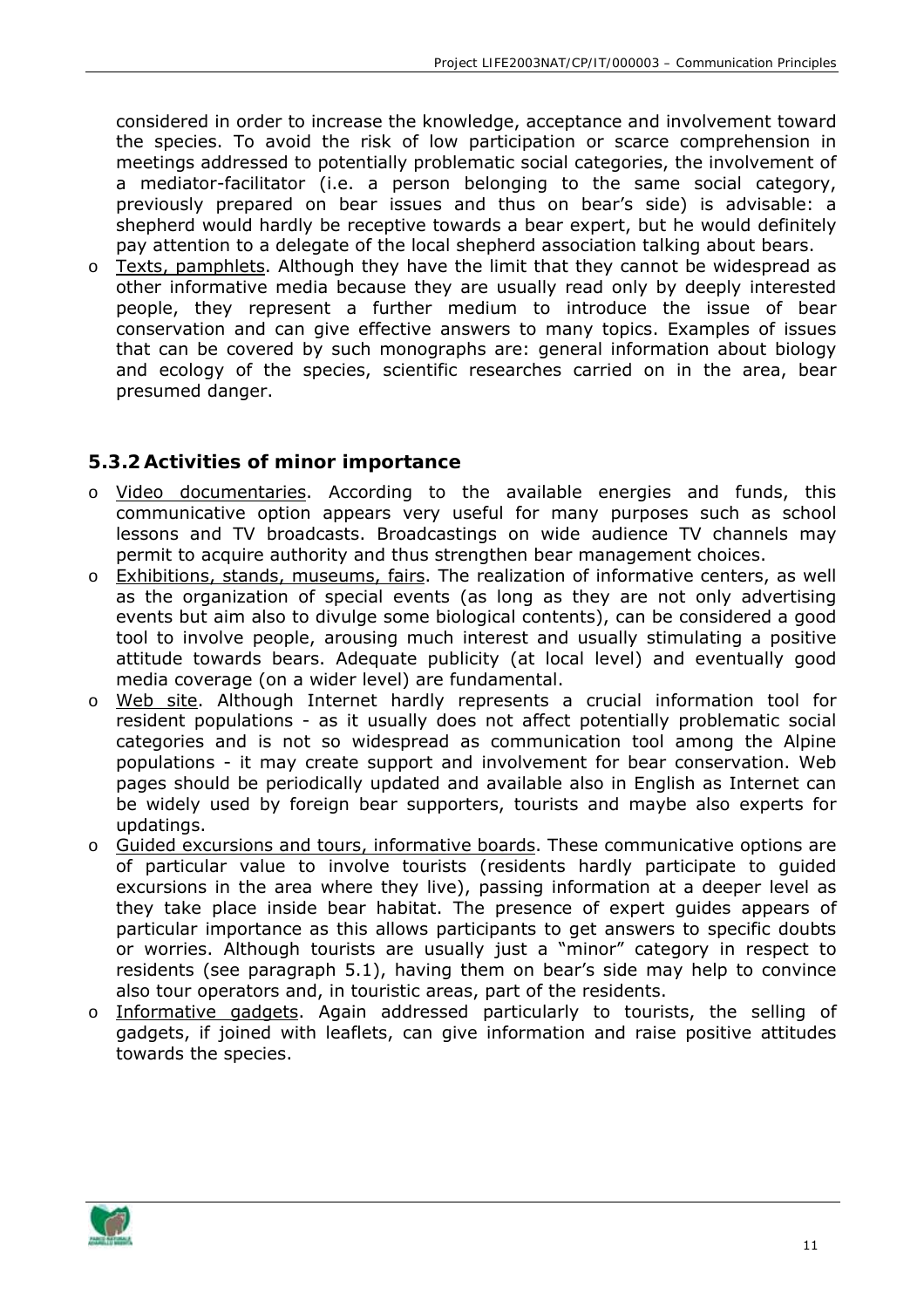# **6 WHEN BEARS ARE AT RISK**

The activities here suggested – "crisis" activities - are to be considered in the following case: **situations in which brown bear presence (stable or sporadic) exists but is at high risk or when it is necessary to cope with events of "excessive" public interest which can have negative impact on the species**.

The achievement of such a phase is indicated by the following "alarm signals":

- o presence of problem bear on the territory. A problem bear is defined "damaging" if it repeatedly provokes damages to human activities (e.g. predating livestock, destroying beehives); it is defined "dangerous" when its behaviour substantially modifies so that it looses mistrust of men;
- o brown bears arousing too much political or mass media interest and/or brown bears exploited for instrumental use: i.e. bears becoming element for political debates, political parties using bears to attack opponents, politics affecting brown bear conservation choices and projects;
- o organization of meetings by groups of people/associations which are against brown bears aiming to get rid of the species;
- o overall decrease of social acceptance.

### **6.1 Target**

Crisis events can be very different one to another, so it is hardly possible to draw some common lines of conduct.

In any case, mass media appear to play a particularly critical role in this phase as they are usually attracted by controversies and thus tend to emphasize any news, including inaccurate and biased versions of the facts, which can easily lead to a disproportionate reaction by public opinion and politicians.

In crisis situations, the communication efforts should thus be addressed mainly to the following target groups:

- 1. local administrators and responsible authorities (community, district, province, park/natural reserve, etc.);
- 2. mass media;
- 3. resident population;

#### **6.2 Goals**

Crisis situations are no doubt the most critical events as public opinion can rapidly shift from acceptance to intolerance, led by mass media amplification and pressure on the political sphere. Such situations, which have to be considered usual in bear conservation programs for the intrinsic relationship between men and bears, can end up altering the perception and trust in bear managers and thus generate controversy in the public.

The following rules can be of use to manage the situation as good as possible:

- o organize a meeting as soon as possible in order to state roles and competences among all involved people (e.g.: bear experts, administrators, wardens): rigid regulations must be imposed to all the involved parts;
- o talk and cooperate with other authorities involved in bear management: all the moves have to be taken jointly;
- o inform rapidly and actively previously established media contacts;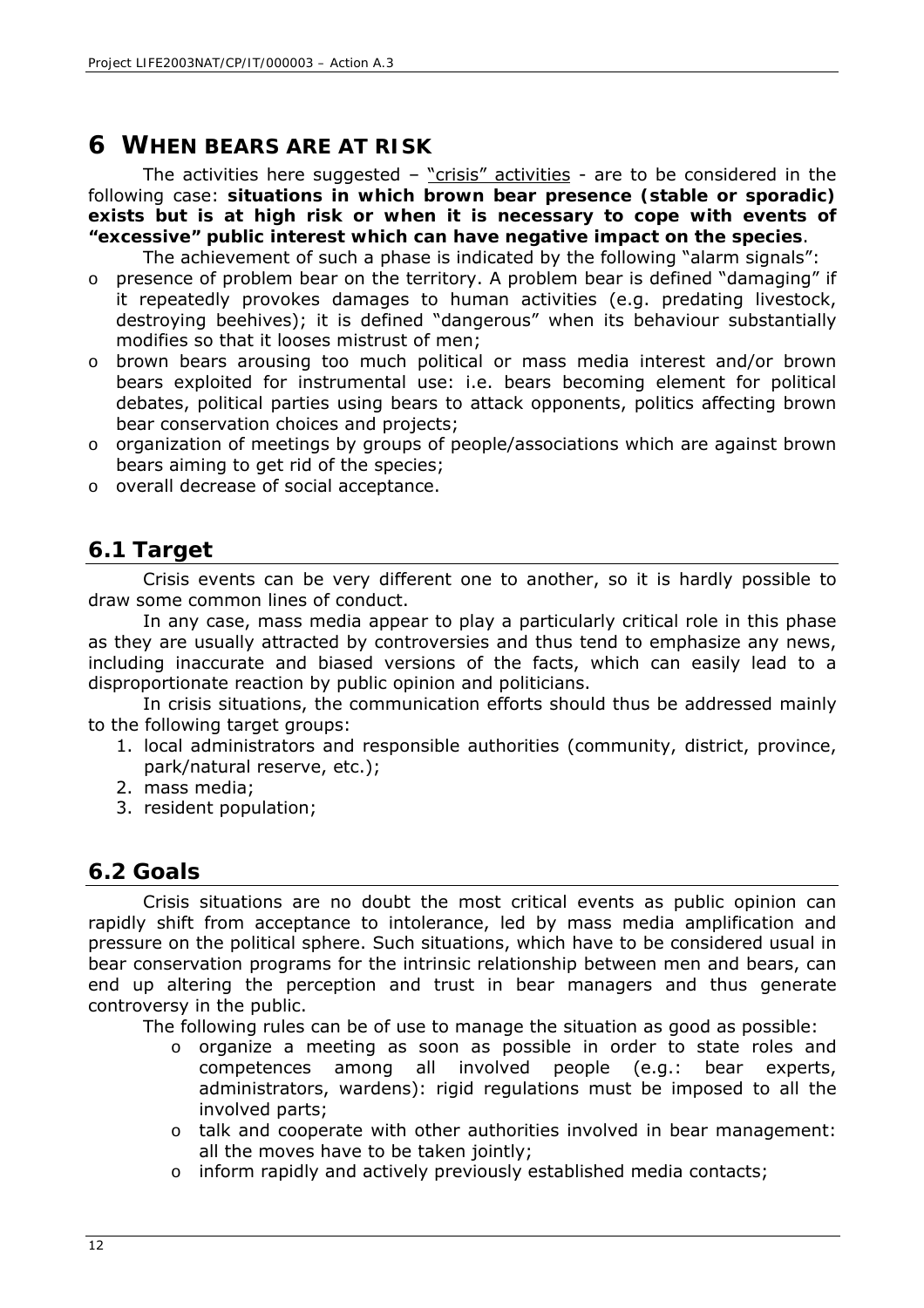- o use just one or few expert spokesmen to communicate with journalists: these spokesmen must be authoritative and competent as communication concerning bear themes is delicate and can thus be managed just by an experienced person;
- o if possible, do not answer directly and straightaway to negative or polemic news in order not to widen the dispute. Otherwise, reply to questions in a clear and explicit way, without falsities and omissions but describing the situation correctly and objectively. While communicating with the media, it should be tried to exclude the emotive component, leading the contest back to biological and ecological aspects (i.e. if a bear chased a men in the forest, it is advisable to stress that bears do not see humans as preys, that their diet in Southern Europe is mainly composed by vegetables, etc.).

### **6.3 "Crisis" activities**

Some of the instruments that are considered to be of use in this phase for bear conservation are listed below, subdivided into prime and minor importance activities. Such activities may be able to control crisis situation faster and avoid negative consequences (such as, for example, interruption of conservation programs).

#### **6.3.1Activities of prime importance**

- o Bear experts meeting. Organizing a summit among bear experts is one of the best ways to get good counseling and to exploit already acquired experiences. For this reason, this should be one of the first moves in the first days of the crisis.
- o Contacts with territorial competent authorities. In order to be competent and fair in presenting the situation and answering to questions and doubts, it is essential to know precisely what is going on. A previously organized web of contacts among territorial competent authorities is important, during crisis situation, to get updated news on the events and to arrange a common strategy of action among all involved authorities.
- $\circ$  Contacts with the media. As media often represent a major part of the problem, previously established relationships with them appear crucial to solve the crisis and re-establish an objective and balanced situation. Depending on the kind of crisis event, it can be advisable to explain fairly what is going on, wiping out untruth and exaggerated opinions with possible solutions, or to withdraw the attention from negative events proposing a "parallel good news" about bears. Depending on already existing relationships with the media, this can be done by informing the news media without intervening directly or organizing press conference and/or realizing press releases. "Bear friend journalists" (see "arrival preparation" and "routine" phase) are essential to achieve these goals, although usually in crisis situation commentaries and news are realized also by other reporters. According to the situation, it may be of great help also to organize a public pronouncement or interview in favour of bears (press conference can be of use) by a well known foreign expert or nature conservation "celebrity": his voice could be much more authoritative than local experts' and could thus help soothing the situation.
- o Contacts with politicians. Talks and, if needed, lobbying with political decision makers can soothe the crisis and help preventing the possible interruption of conservation project.
- o Contacts with interest groups and stakeholders. As crisis events can lead to mistrust between interest group and "bear managers", it appears fundamental to

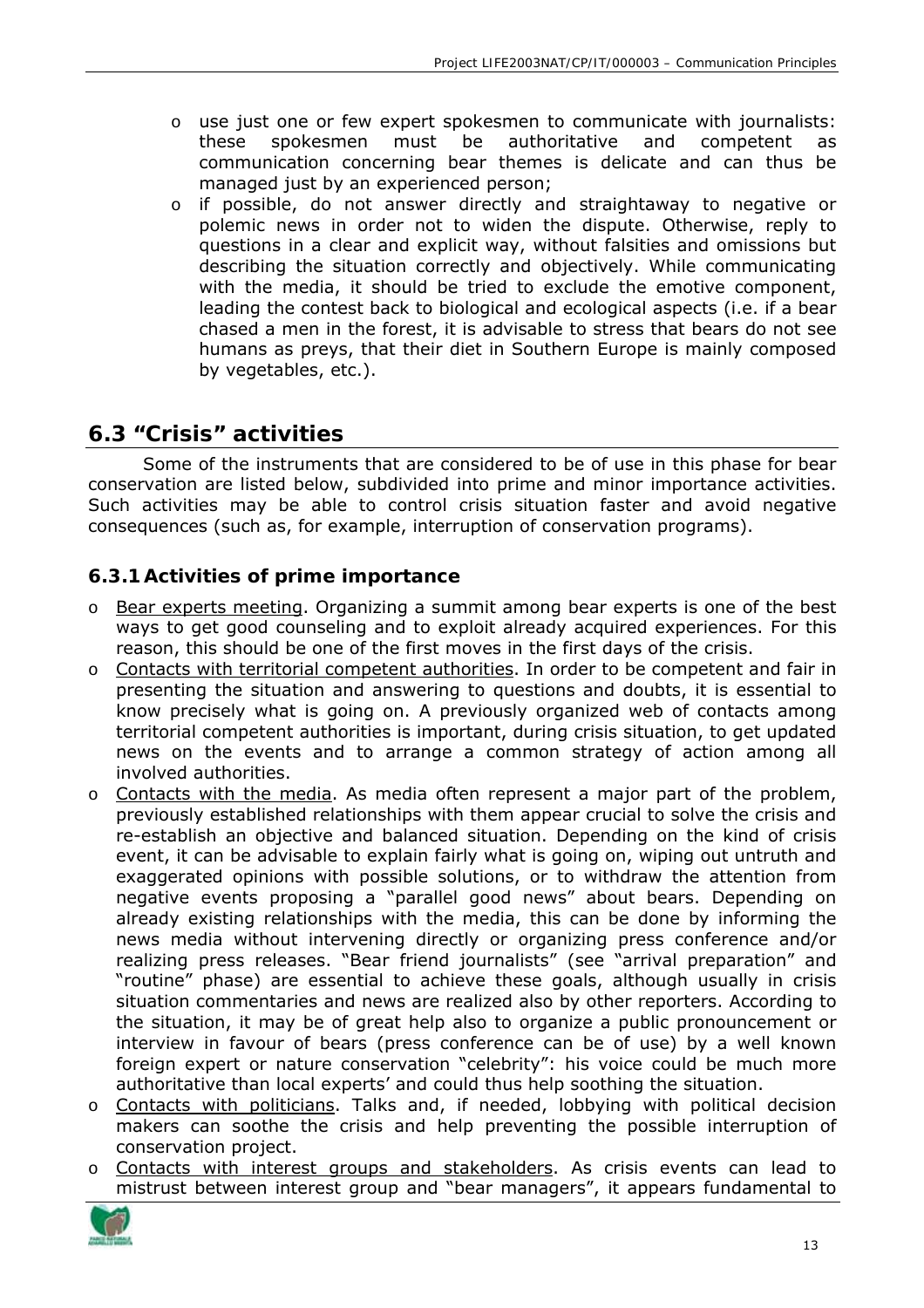tighten the relationships with the categories most involved by the crisis event (e.g.: if the crisis comes from a bear predation of sheep, shepherds are the most involved category; if the crisis comes from a bear attack on a hunter, hunters and hunting association are the most involved category). This should be done in direct ways, i.e. by public meetings, which permit to pass information at a deeper level and allow participants to get answers to specific doubts or worries. Previously established mediators-facilitators are of great use in this sense, as well as already existing "bear advocates" (see previous phases) who may go on functioning as reference points for bear issues.

- o Bear telephone lines. The committed telephone line for the public (see subparagraph 5.3.1) becomes fundamental in crisis situations, as it is usually widely used by many residents to get news, information and reassurance, to voice criticism, etc.. An expert, regularly informed by bear managers, must thus attend it. The bear hotline for rapid consulting of experts and authorities can facilitate the exchange of information and opinions for the development of a common strategy (see over).
- o Brown bear emergency team. If the crisis goes beyond the bear and men friendly situation, people need to have the possibility to call the experienced emergency group who is able to take proper and immediate measures on the field. Activities taken by this group are done by their professionalism and scientific knowledge according to the circumstances of the situation. Emergency group should be backup with the support of bear experts, managers and decision makers, both on local and the state level.

#### **6.3.2Activities of minor importance**

o Advertising campaign. Very expensive and not surely effective, it can be tought of in case what is needed is to ameliorate bear image or to increase the general acceptance of the species in the area. Nonetheless, it can be counter-productive so its realization must be considered in depth, with the help of experts in communication.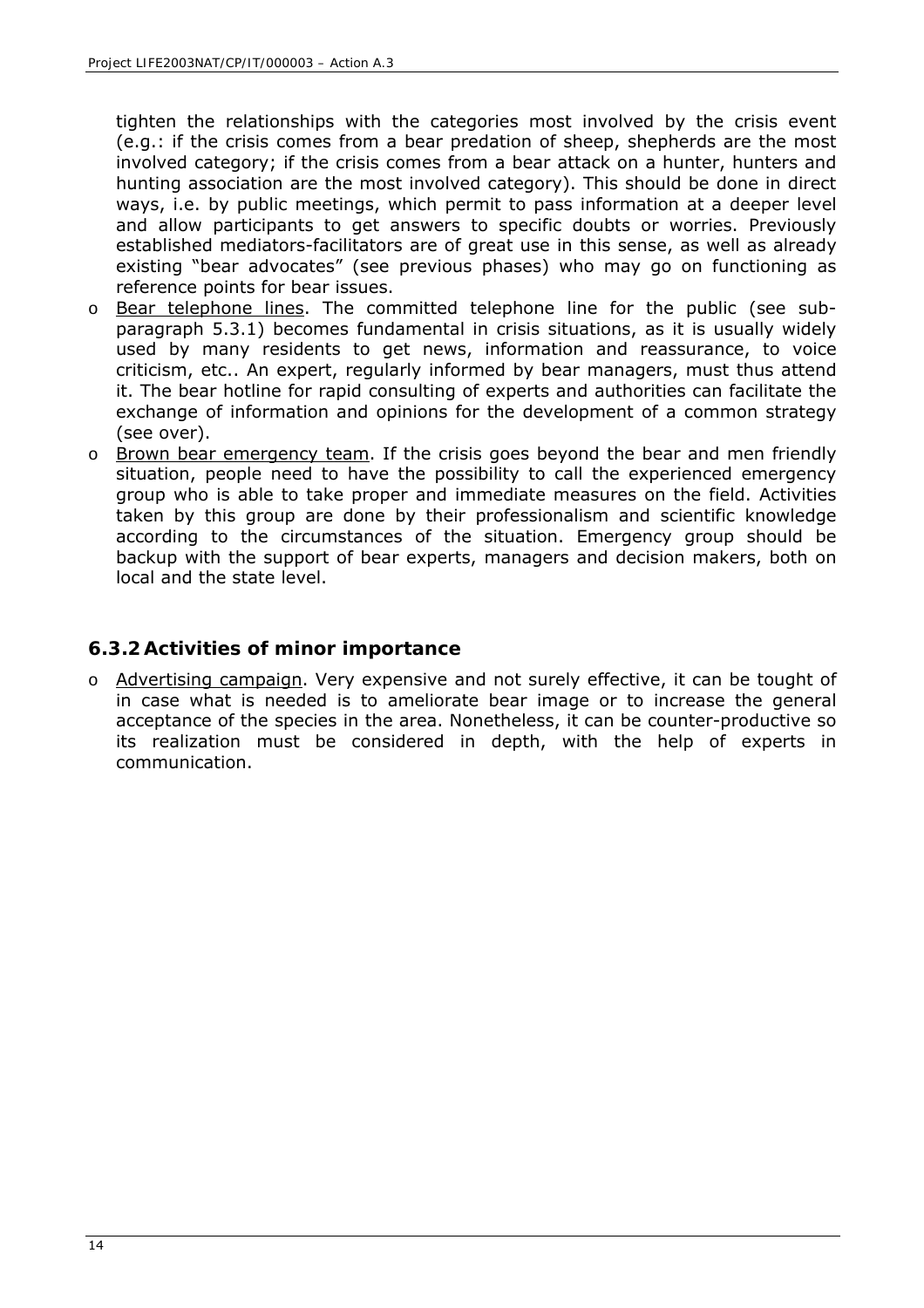# **7 REFERENCES**

# **7.1 Action plans**

Ciucci P., Boitani L., 1997. *Piano di conservazione dell'orso bruno nelle Alpi orientali.*  Settore diversità biologica WWF Italia: 1-107.

Decak D., Frkovic A., Grubesic M., Huber D., Ivicek B., Kulic B., Sertic D., Stahan Z., 2005. *Brown Bear Management Plan for the Republic of Croatia*. Ministry for Agriculture, Forestry and Water Management - Dep. for Hunting, Ministry of Culture – Dep. for Nature Protection: 1-90.

Dupré E., Genovesi P., Pedrotti L., 1998. *Studio di fattibilità per la reintroduzione dell'orso bruno (*Ursus arctos*) sulle Alpi centrali*. Istituto Nazionale per la Fauna Selvatica e Parco Naturale Adamello-Brenta. Rapporto Tecnico: 1-96.

Gerstl N., Laass J., Rauer G., Striebel B., 2005. *Management Plan: Bears in Austria*. In press.

Hofer, D., Promberger, C., 1998. *Guidelines for Developing Large Carnivore Management Plans*, Wildbiologische Gesellschaft München – Munich Wildlife society. LCIE publication # 1: 1-22.

Jonozovič M., 2003. *Brown Bear Action Plan for the Republic of Slovenia for 2003- 2006*. Ministry for Agriculture, Forestry and Food: 1-20.

Jonozovič M., Ožbolt I., Koren I., Veselič Ž., Vidic J., 2002. *Brown Bear Management Strategy for the Republic of Slovenia*. Ministry for Agriculture, Forestry and Food: 1- 31.

Servheen, C., Herrero, s., and Peyton, B. (eds.), 1999. *Bears. Status Survey and Conservation action plan for the world bears.* IUCN - Gland, Switzerland and Cambridge, UK: 1-309.

Swenson J., Gerstl N., Dahle B., Zedrosser A., 2000. *Action plan for the conservation of the brown bear in Europe (*Ursus arctos*)*. Council of Europe, Nature and Environment, 114: 1-69.

Zedrosser A., Gerstl N., Rauer, G., 1999. *Brown Bears in Austria 10 Years of Conservation and Actions fort he Future*. Umweltbundesamt Band M-117: 1-42.

### **7.2 Case studies**

Ciucci P., Teofili C., Boitani L. (Eds.), 2005. *Grandi Carnivori e Zootecnia tra conflitto e coesistenza*. Biol. Cons. Fauna 115: 1-192.